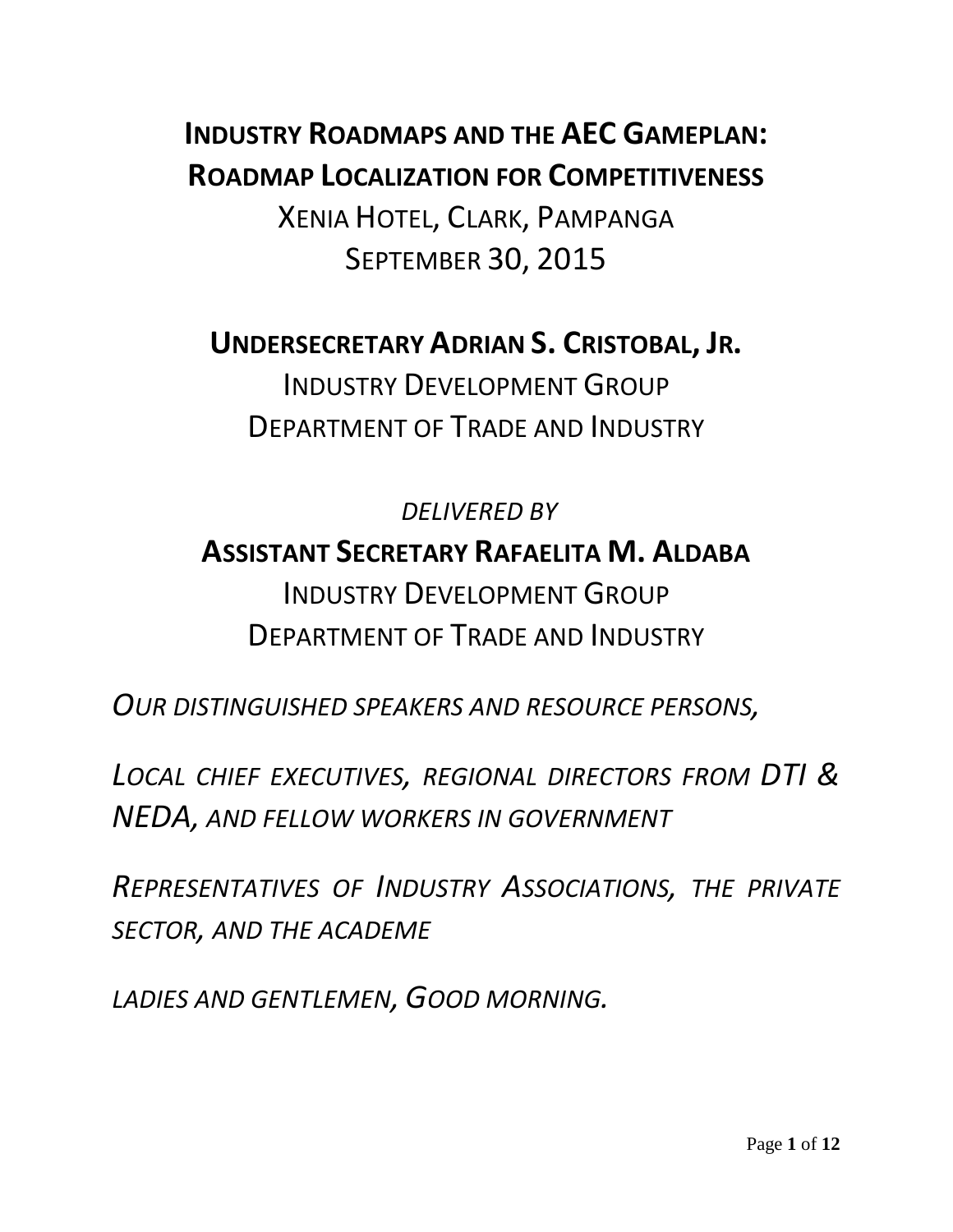I AM PLEASED TO ADDRESS ALL OF YOU TODAY HERE IN ONE OF OUR COUNTRY'S MOST VIBRANT REGIONS, CENTRAL LUZON, TO DISCUSS HOW WE CAN WORK TOGETHER TO SUSTAIN OUR COUNTRY'S STRONG ECONOMIC PERFORMANCE AND ENSURE THAT ITS BENEFITS ARE FELT BY OUR PEOPLE. WITH THE THIRD LARGEST SHARE IN THE COUNTRY'S GDP AMONG OUR REGIONS, CENTRAL LUZON HAS A SIGNIFICANT STAKE TOWARDS OUR ACHIEVEMENT OF SUSTAINABLE AND INCLUSIVE GROWTH.

AS I AM SURE YOU ARE ALL AWARE, OUR ECONOMY HAS BEEN AMONG THE TOP PERFORMING ECONOMIES IN THE REGION IN RECENT YEARS – GROWING CONSISTENTLY OVER 6% SINCE 2012 AND A 6.1% GROWTH RATE IN 2014.

NOTWITHSTANDING OUR ECONOMY'S RECENT SLOWING DOWN IN THE FIRST HALF OF 2015, THE PHILIPPINES REMAINS ASIA'S NEW ECONOMIC TIGER, WITH OVER \$6 BILLION IN FOREIGN DIRECT INVESTMENTS IN 2014.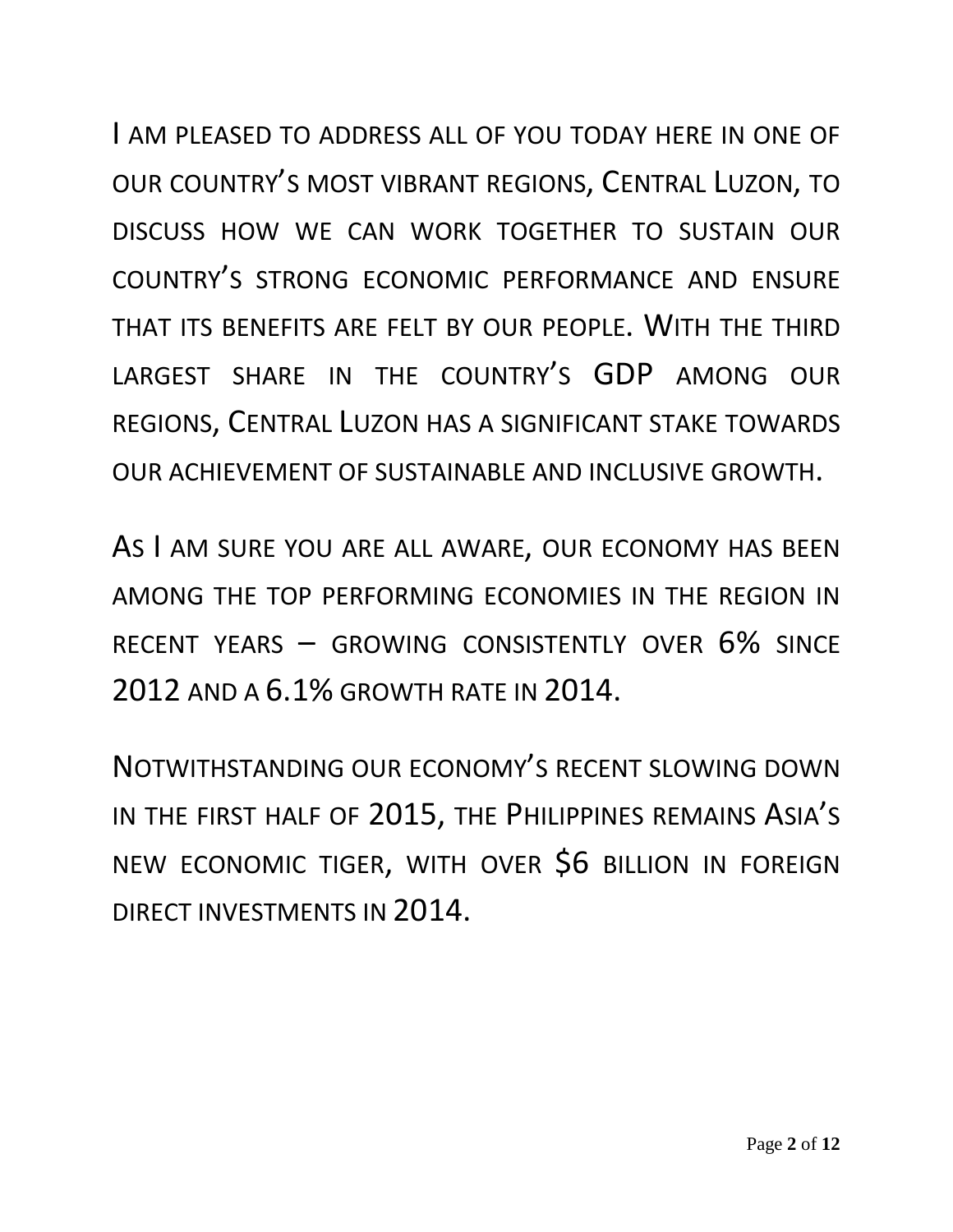FOREIGN AND DOMESTIC BUSINESS SENTIMENT ARE AT AN ALL-TIME HIGH AND OUR POSITION IN VARIOUS NATIONAL COMPETITIVENESS RANKINGS HAVE ALSO BEEN CONSISTENTLY RISING.

WE HAVE TO ACKNOWLEDGE, HOWEVER, THAT CHALLENGES STILL REMAIN. WE STILL HAVE AN UNEMPLOYMENT RATE OF APPROXIMATELY 6.5% - WITH UNDEREMPLOYMENT AT APPROXIMATELY 20% - WHILE 25% OF OUR PEOPLE STILL LIVES BELOW THE POVERTY LINE.

IT IS IN THIS CONTEXT THAT WE HAVE TO CONTINUE WITH EVEN GREATER RESOLVE AND TAKE ON THE CHALLENGES OF REVITALIZING OUR MANUFACTURING SECTOR AND CREATING MORE AND BETTER QUALITY JOBS FOR OUR PEOPLE.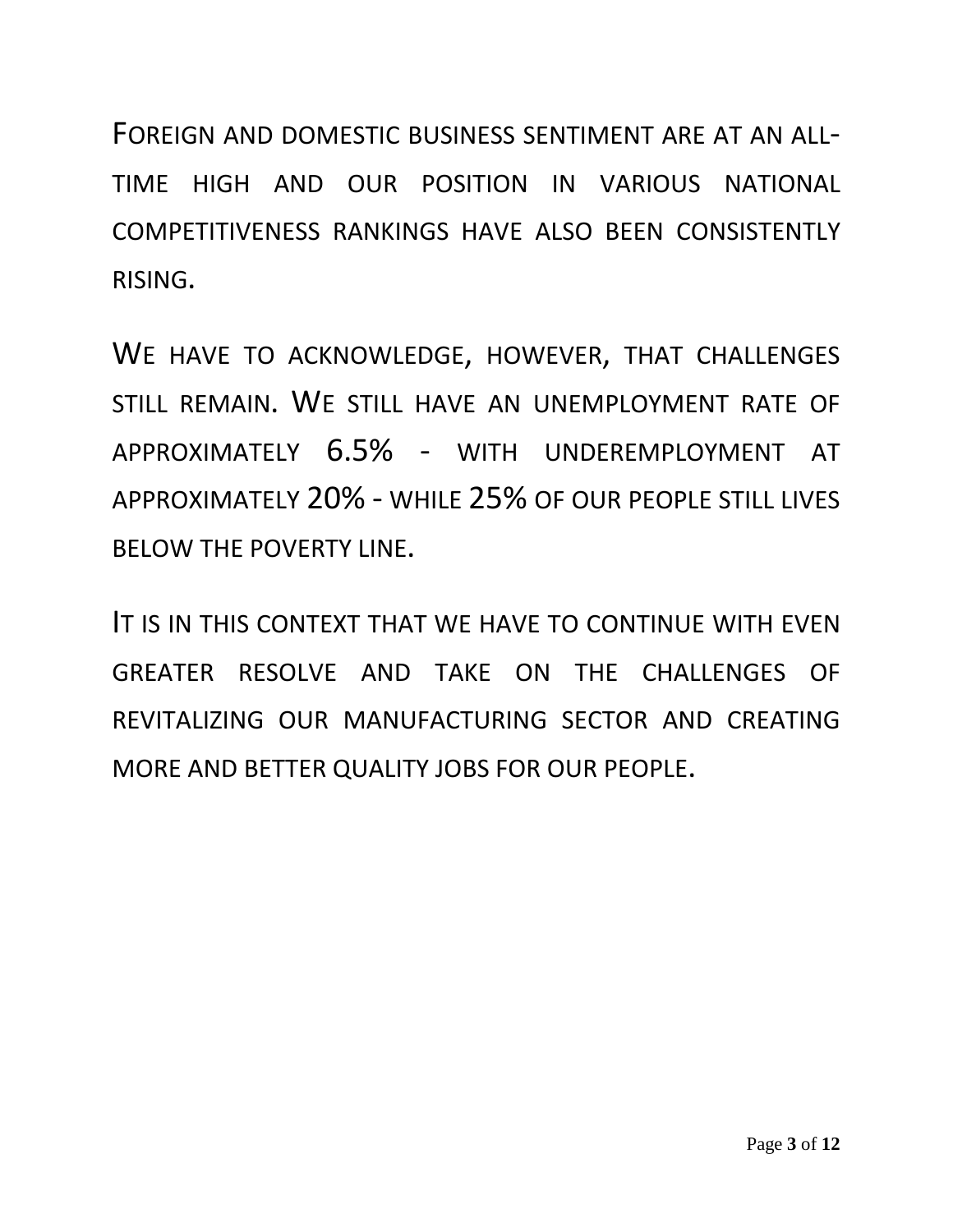TODAY'S FORUM IS THE SIXTH OF THE SERIES OF ROADMAP LOCALIZATION CONFERENCES DTI HAS BEEN CONDUCTING TO ENGAGE YOU, OUR REGIONAL STAKEHOLDERS, IN CRAFTING YOUR ROADMAP AND ALIGN THIS WITH OUR NATIONAL STRATEGIES FOR THE GROWTH AND DEVELOPMENT OF OUR PRIORITY SECTORS AND LOCAL PRODUCTS. MORE IMPORTANTLY, THE FORUM TODAY AIMS TO CONTRIBUTE TO BUILDING THE CAPACITIES OF OUR INDUSTRIES AND SMES TO TAKE ADVANTAGE OF THE OPPORTUNITIES IN THE ASEAN ECONOMIC COMMUNITY (AEC) AND THE EU-GENERALIZED SYSTEM OF PREFERENCES PLUS (EU-GSP+).

AS YOU KNOW, THE ASEAN ECONOMIC COMMUNITY SEEKS TO CREATE A SINGLE MARKET AND A SINGLE PRODUCTION BASE WITHIN THE ASEAN REGION, AND BECOME FULLY INTEGRATED WITH THE GLOBAL MARKET. SINCE JANUARY 2010, MORE THAN 99.65% OF GOODS HAVE BEEN TRADING AT ZERO TARIFF IN ASEAN.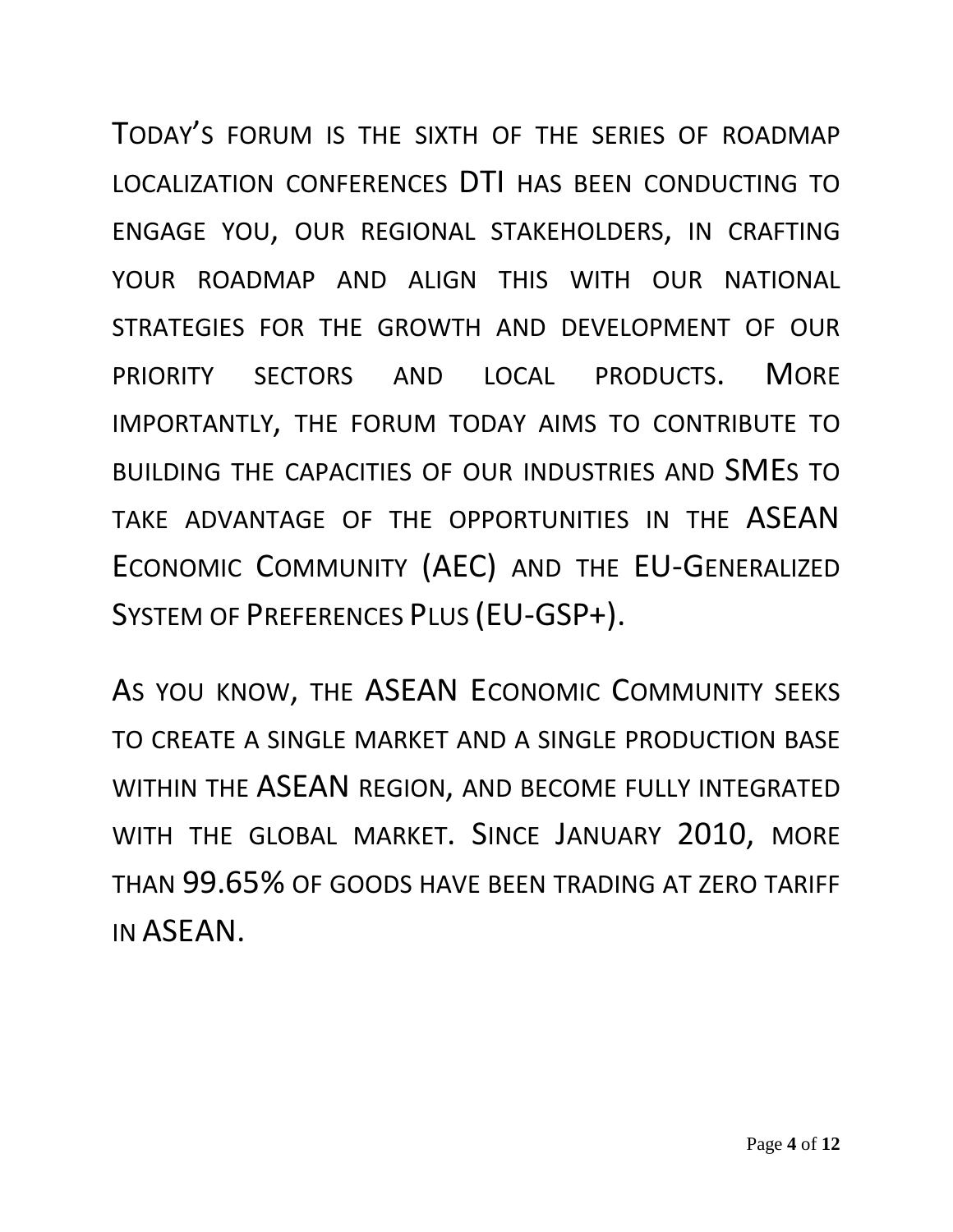VERY FEW PRODUCTS REMAIN PROTECTED BY TARIFFS WITHIN ASEAN. IN THE PHILIPPINES, THESE ARE MOSTLY AGRICULTURAL PRODUCTS LIKE RICE AND SUGAR. IN THE MEDIUM- TO LONG-TERM, THE AEC PROMISES ENORMOUS OPPORTUNITIES AND STRONG GROWTH POTENTIALS FOR OUR COUNTRY.

ASIDE FROM THE MARKET IN SOUTHEAST ASIA, WE ARE ALSO IN A STRONG POSITION TO TAKE ADVANTAGE OF THE EUROPEAN MARKET. UNDER THE EU-GSP+, PHILIPPINE PRODUCERS CAN NOW EXPORT MORE THAN 6,000 PRODUCTS TO THE EU AT ZERO TARIFF, INCLUDING COCONUT, MARINE, AND OTHER AGRICULTURAL CROPS.

BUT IN ORDER FOR US TO MAXIMIZE THE OPPORTUNITIES IN THE AEC AND THE EU, WE SHOULD BE CONSTANTLY IMPROVING OUR EFFORTS TO ENHANCE OUR COMPETITIVENESS BY ENABLING OUR INDUSTRIES TO MOVE UP THEIR VALUE CHAIN AND INCREASING THE CAPACITY OF OUR SMES TO PARTICIPATE IN REGIONAL AND GLOBAL TRADE.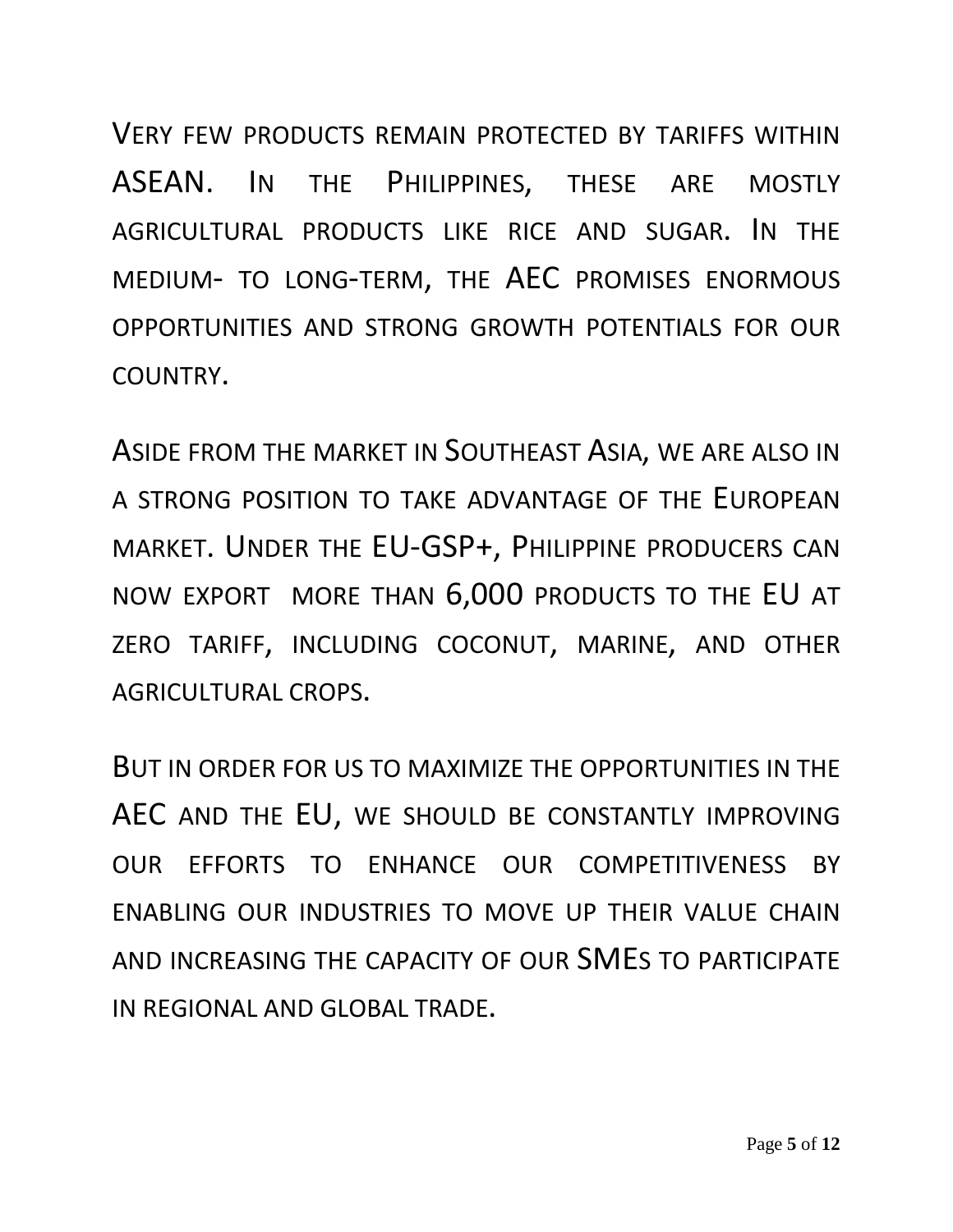WHAT DO WE NEED TO DO TO ENHANCE OUR COMPETITIVENESS?

FIRST, THE ROAD TO INDUSTRIAL UPGRADING PRIMARILY NECESSITATES CLOSING THE SUPPLY CHAIN GAPS **LINKING THE AGRICULTURE, MANUFACTURING, AND SERVICES SECTORS**. OUR TASK IS TO ENSURE THAT THE GAPS IN THE AGRIBUSINESS SUPPLY CHAIN ARE SECURELY FILLED-IN, AND OUR AGRIBUSINESS POLICIES ENABLE STAKEHOLDERS TO ENGAGE IN HIGH-PRODUCTIVITY AND HIGH-VALUE PRODUCTION.

SECOND, THERE HAS TO BE **PROPER COORDINATION BETWEEN THE PUBLIC AND PRIVATE SECTORS.** WE HAVE TO ENSURE THAT NATIONAL PROGRAMS ARE RELEVANT IN THE REGIONS AND ARE LOCALIZED AND EFFECTIVELY IMPLEMENTED. AT THE SAME TIME, WE NEED TO ALIGN REGIONAL PROGRAMS WITH OUR NATIONAL PLANS.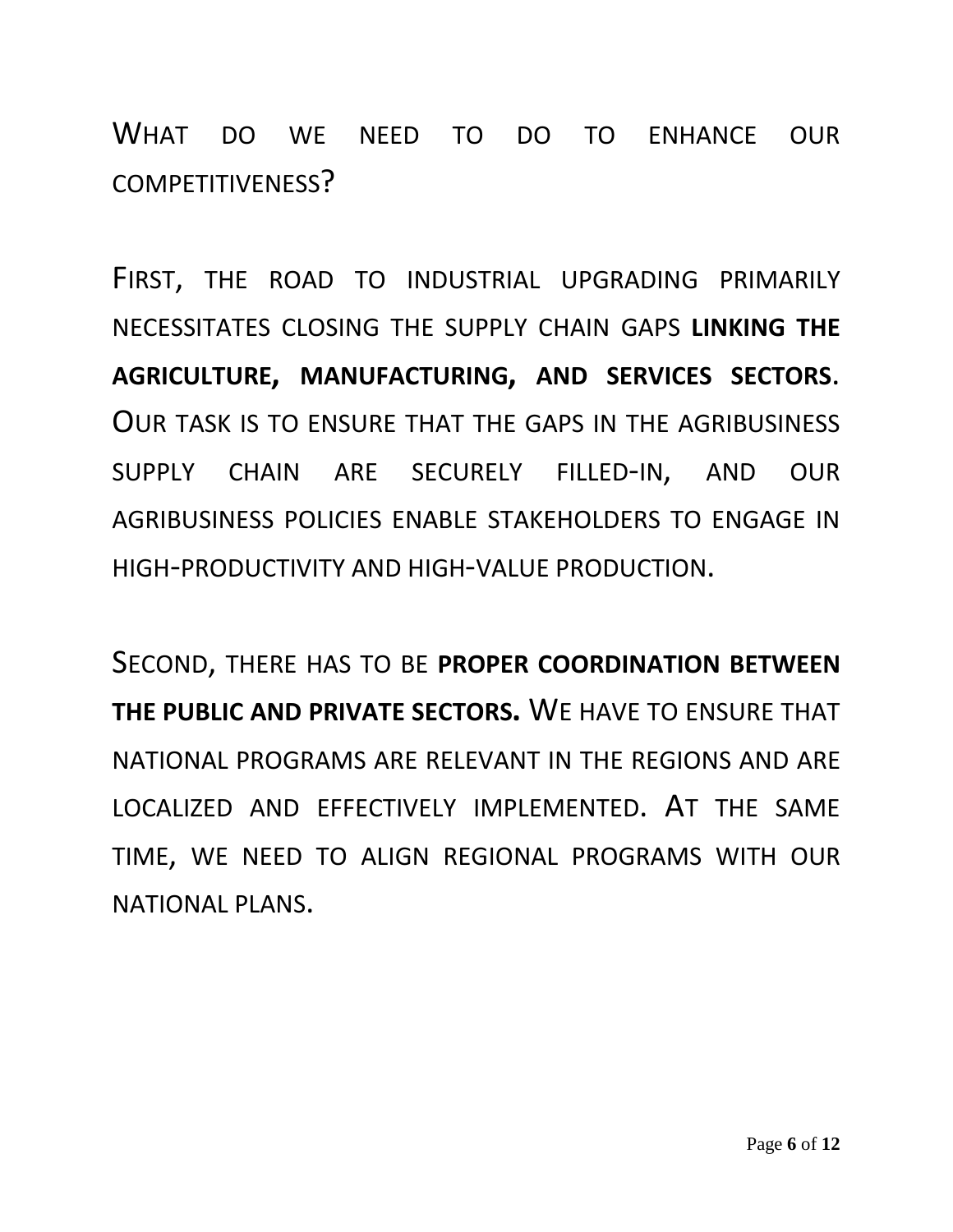THIRD, WE HAVE TO FOSTER THE **SYNERGY BETWEEN THE ACADEME (SPECIFICALLY RESEARCH INSTITUTIONS) AND INDUSTRY**. COUNTRIES WHICH HAVE SUCCESSFULLY UPGRADED THEIR INDUSTRIES BENEFITTED FROM THE CONSTRUCTIVE COLLABORATION BETWEEN UNIVERSITIES AND BUSINESSES, PARTICULARLY IN HUMAN RESOURCE DEVELOPMENT AND INNOVATION.

HOW DO WE THEN LINK, COORDINATE, AND SYNERGIZE?

TO DO THESE, THE DTI IS IMPLEMENTING A **NEW INDUSTRIAL POLICY**, WHERE GOVERNMENT PLAYS THE ROLE OF FACILITATOR AND COORDINATOR*,* SPECIFICALLY TO ADDRESS THE MOST BINDING CONSTRAINTS TO INDUSTRY DEVELOPMENT.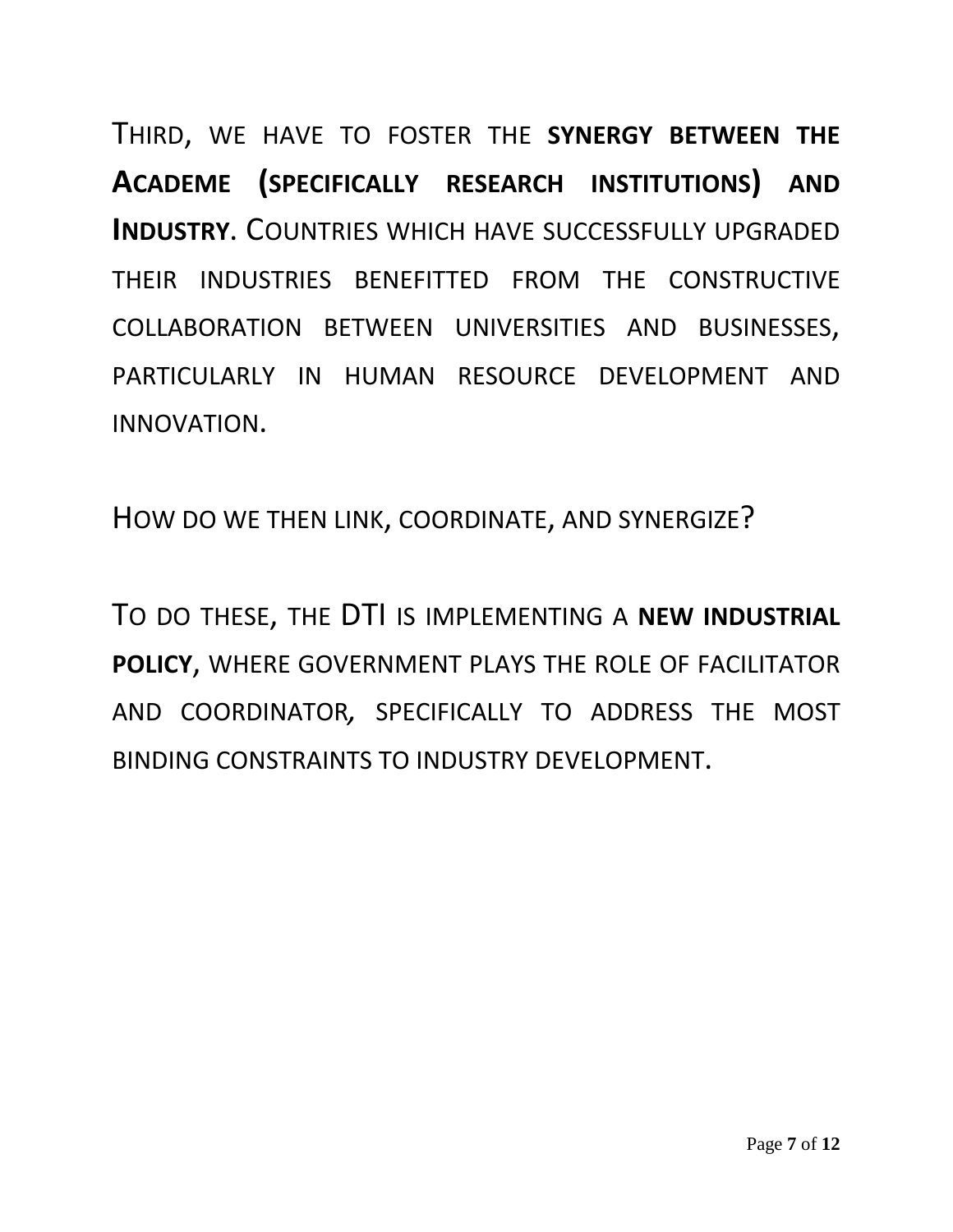THE DTI PERFORMS THE ROLE OF COORDINATOR THROUGH A NUMBER OF PROGRAMS. FIRST IS THE **MANUFACTURING RESURGENCE PROGRAM (MRP)**, IN COORDINATION WITH OTHER NATIONAL GOVERNMENT AGENCIES, THE MRP SEEKS TO RESOLVE INDUSTRY CONCERNS SUCH AS THOSE RELATED TO OUR POWER AND TRANSPORT INFRASTRUCTURE AND THE OVERALL BUSINESS ENVIRONMENT.

SINCE 2012, THE DTI HAS FACILITATED THE CRAFTING OF INDUSTRY ROADMAPS IN COLLABORATION WITH OUR PARTNERS FROM OUR MANUFACTURING INDUSTRIES. THROUGH THE **INDUSTRY ROADMAPPING PROJECT (IRP)**, THERE ARE NOW A TOTAL OF 35 SECTORAL ROADMAPS SUBMITTED BY THE PRIVATE SECTOR TO THE BOI, WITH THE 29 COMPLETED ROADMAPS BEING IMPLEMENTED BY INDUSTRY STAKEHOLDERS.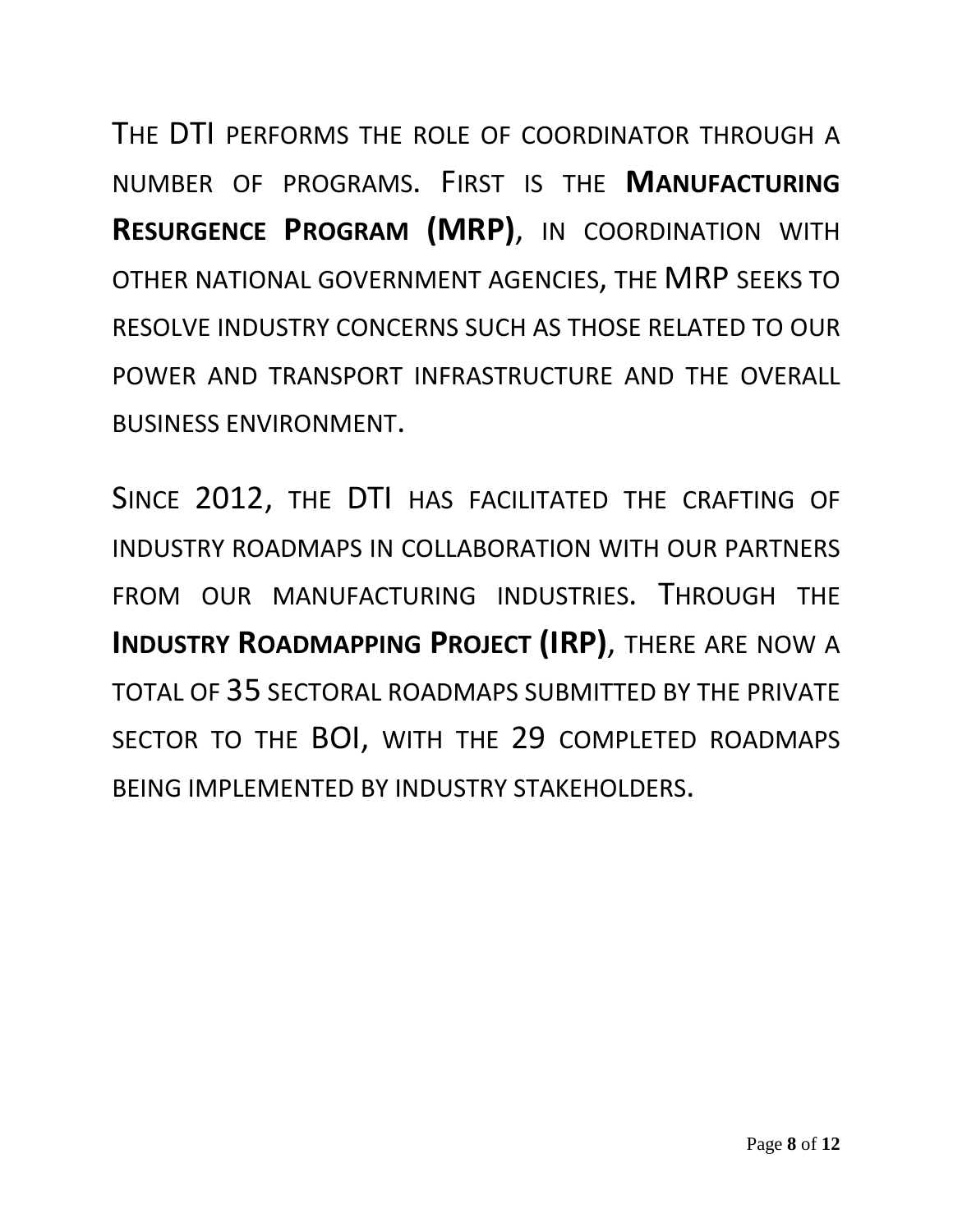THERE ARE ALSO MANY OTHER SECTORAL ROADMAPS IN VARIOUS STAGES OF DEVELOPMENT. WITH THE DEPARTMENT OF AGRICULTURE (DA) AND THE PRIVATE SECTOR, THE DTI IS ALSO HELPING IN THE FORMULATION OF ROADMAPS FOR FOOD PROCESSING. WE ARE ALSO COLLABORATING WITH BOTH THE DA AND THE PHILIPPINE SERVICES COALITION FOR THE CRAFTING OF THE **AGRICULTURE** AND **SERVICES ROADMAPS**, RESPECTIVELY.

THIRDLY, THE DTI IS LEADING THE FORMULATION OF THE **COMPREHENSIVE NATIONAL INDUSTRIAL STRATEGY** (CNIS), WHICH PROVIDES THE ENABLING FRAMEWORK LINKING OUR MANUFACTURING, AGRICULTURE, AND SERVICES SECTORS TOWARDS INDUSTRIAL UPGRADING.

TURNING TO THE SUPPORT FOR OUR MSMES, DTI HAS A NUMBER OF SPECIFIC PROJECTS BEING IMPLEMENTED.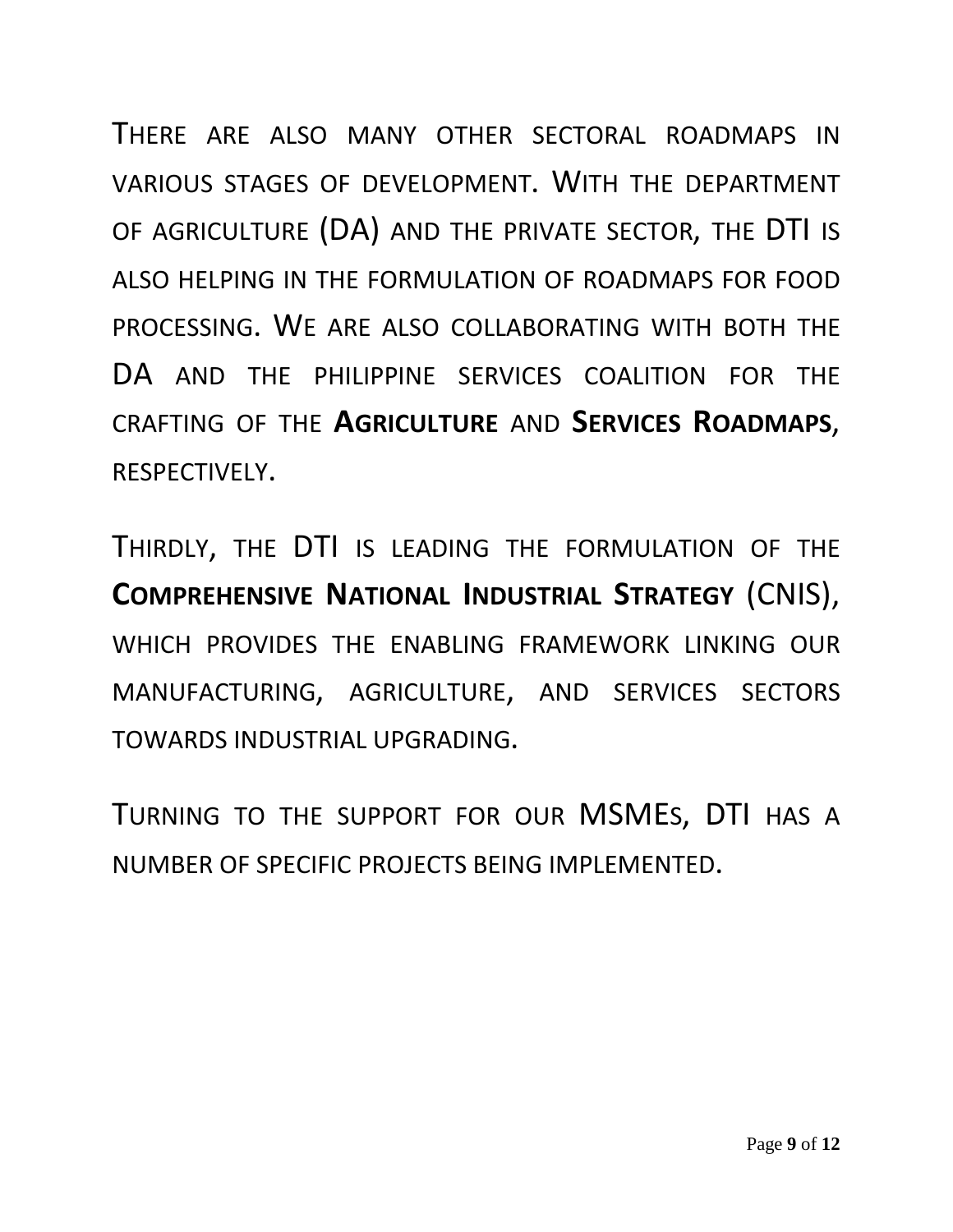THROUGH THE **SHARED SERVICES FACILITY (SSF)** PROJECT, DTI PROVIDES SMES WITH TOOLS AND EQUIPMENT FOR FREE. WE HAVE DEMONSTRATED THAT WHEN YOU GIVE COMMUNITIES THE RIGHT TOOLS AND EQUIPMENT, THEY IMPROVE THE QUALITY OF THEIR PRODUCTS AND INCREASE THEIR PRODUCTION VOLUMES SIGNIFICANTLY. TO DATE, DTI HAS ESTABLISHED OVER 1000 NATIONWIDE, 165 OF WHICH ARE IN CENTRAL LUZON.

ANOTHER INITIATIVE IS THE **SME ROVING ACADEMY**, THROUGH WHICH WE TRAIN SMALL ENTREPRENEURS ON HOW TO RUN THEIR BUSINESS, DESIGN THEIR PRODUCTS, DO PACKAGING, DO ACCOUNTING, FILE TAX RETURNS, AND OTHER BASIC BUSINESS OPERATIONS. WE CONDUCT ABOUT 100 TRAINING SESSIONS EVERY YEAR, AND WE ARE IN THE PROCESS OF SCALING THIS UP IN ORDER TO BENEFIT MORE SMES NATIONWIDE.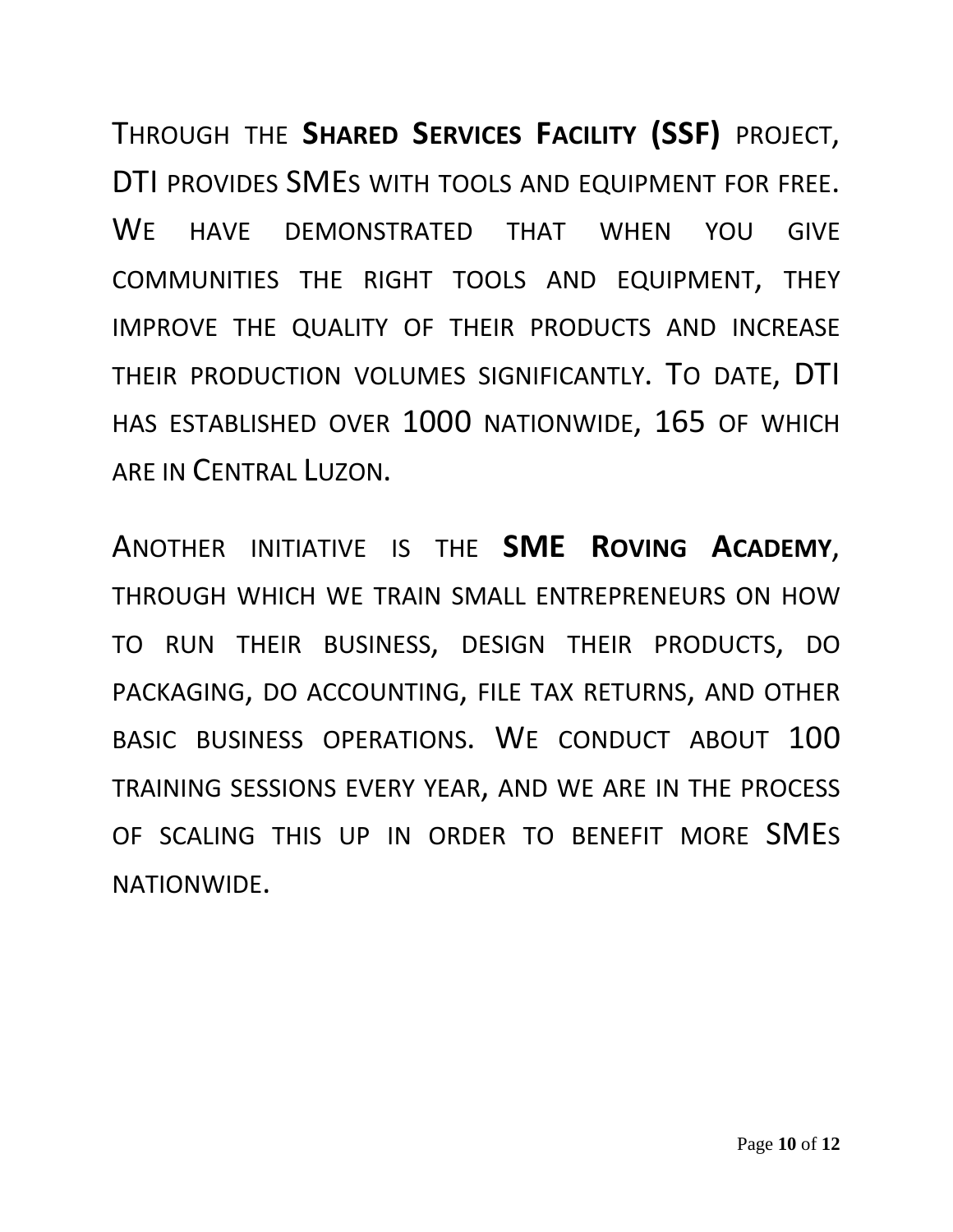WE HAVE ALSO BEEN CONSTANTLY **PUSHING OUR SME AGENDA**. AS APEC HOST THIS YEAR, OUR COUNTRY'S PROPOSAL TO ENSURE THE INTEGRATION AND INCLUSION OF MSMES IN GLOBAL VALUE CHAINS (GVCS) HAS RECEIVED THE ENDORSEMENT OF APEC ECONOMIES THROUGH THE "BORACAY ACTION AGENDA TO GLOBALIZE MSMES" AND THE "APEC ILOILO INITIATIVE: GROWING GLOBAL MSMES FOR INCLUSIVE DEVELOPMENT."

DTI ALSO RECOGNIZES THE NEED FOR STRATEGIES TO BE SUSTAINABLE; HENCE, THERE IS A CONSCIOUS EFFORT TO INCORPORATE 'GREEN' ELEMENTS IN OUR POLICIES AND INITIATIVES. WE ARE PARTNERING WITH GIZ IN 'GREENING' OUR INDUSTRY ROADMAPS BY CONSIDERING WAYS TO USE RAW MATERIALS MORE EFFICIENTLY, MAKE PRODUCTION PROCESSES CLEANER, REDUCE ENVIRONMENTAL IMPACT, AND COMPLY WITH GLOBAL HEALTH AND ENVIRONMENTAL STANDARDS.